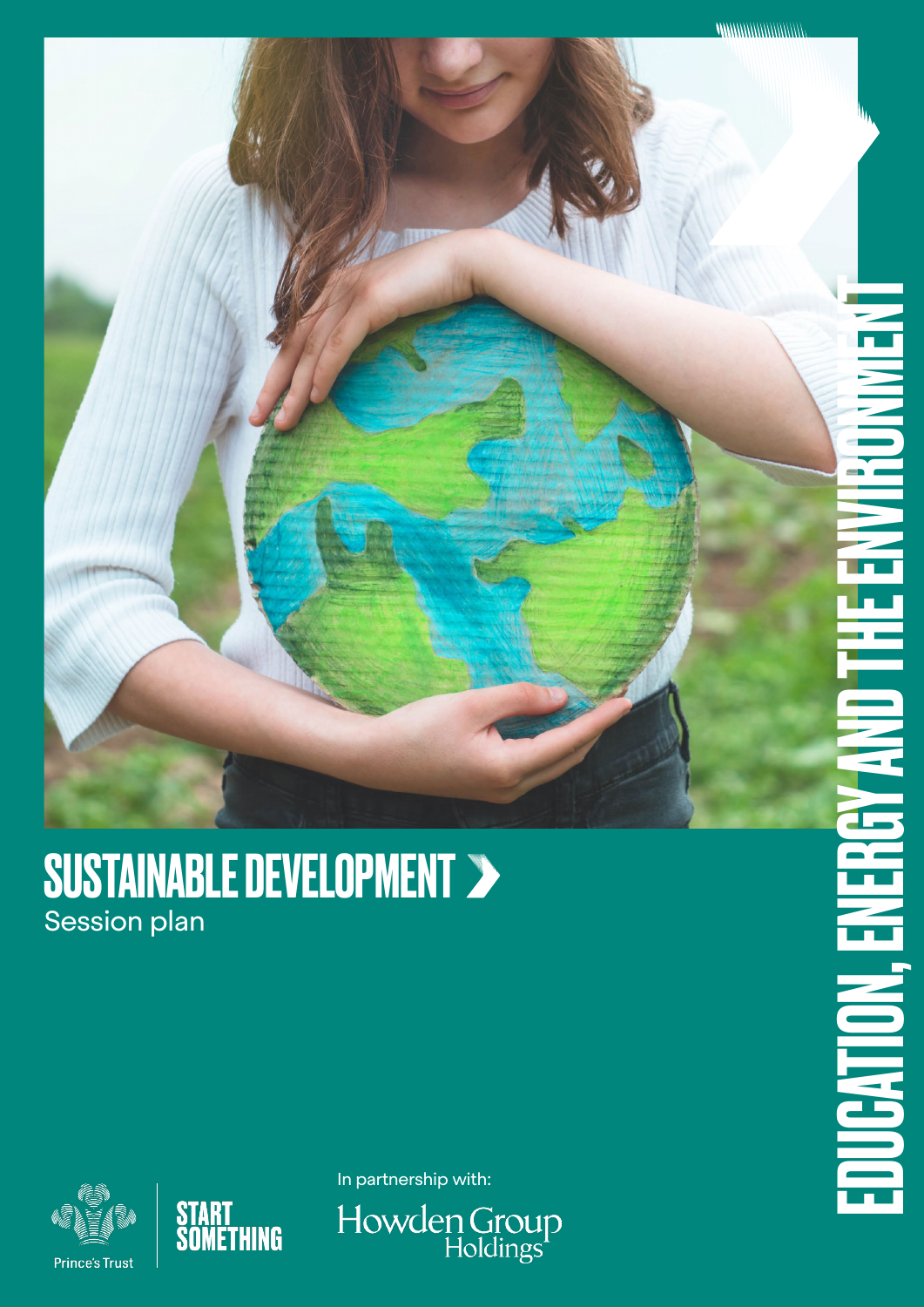### **AT A GLANCE >**

This is the first session in the 'Education, Energy and the Environment' unit. Young people will be introduced to the concepts of sustainable development and climate change, and they will start to consider the negative impact schools and other education settings can have on the environment.

Please note: The emerging nature of this topic means new evidence and information is being released every day. While we strive to keep this content up-to-date, we actively encourage you to incorporate any new and evidenced information that may arise.



#### CURRICULUM LINKS

- SMSC: values and ethics
- PSHE and citizenship: personal values



#### MATERIALS

- What is sustainable development? and climate change videos
- Sustainability impacts worksheet
- $\checkmark$  Thinking climate worksheet
- $\vee$  Match up cards
- $\checkmark$  Home activity worksheet

### LEARNING OUTCOMES

- $\checkmark$  Understand what sustainable development means and how it can help improve lives and the environment
- $\vee$  Learn about a range of environmental impacts that an education setting can have
- $\vee$  Consider how everyday activities can be improved to prevent pollution and reduce energy use

### **ACTIVITIES**

| <b>ACTIVITY</b>                  | TIME          | PAGE |
|----------------------------------|---------------|------|
| What is sustainable development? | 15-20 minutes | 03   |
| Negative impacts                 | 20-25 minutes | 04   |
| Climate change                   | 20-25 minutes | 07   |
| Match up                         | 10-15 minutes | 09   |
| Wrap up                          | 10 minutes    | 10   |

#### WHO CREATED THIS SESSION PLAN?

This session plan was co-created with Justine Oakes. Justine Oakes CEnv, MIEnvSc, MIEMA is an environmental professional with over 25 years experience in both the public and private sector. She is currently the Sustainability Manager at the University of Suffolk and Business and Research lead for the Suffolk Sustainability Institute. Working in partnership with local and national sustainability initiatives, the University of Suffolk is a transformational university, absorbing the best of UK University traditions and aligning them with a modern world of employment and entrepreneurship.





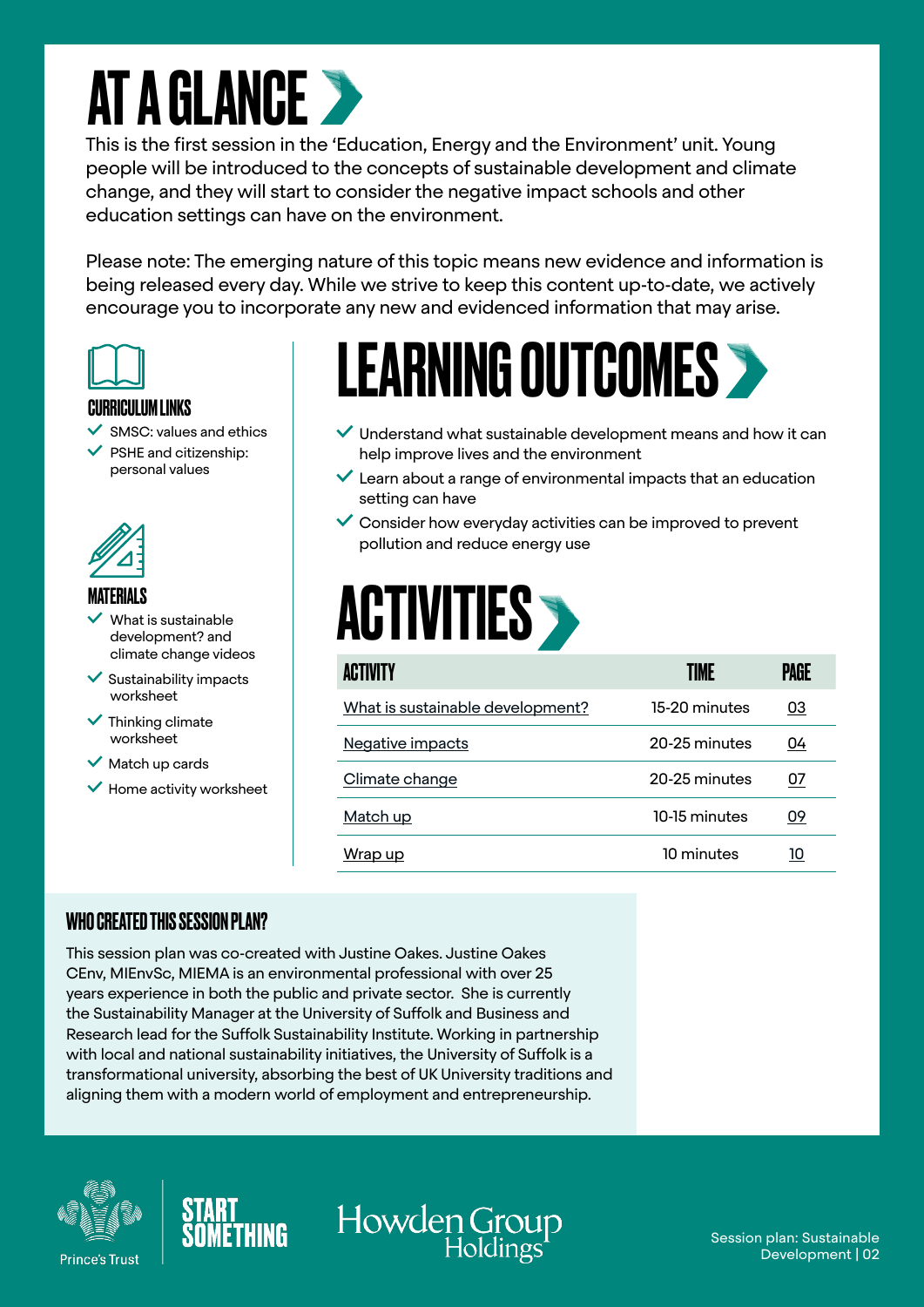# <span id="page-2-0"></span>WHAT IS SUSTAINABLE DEVELOPMENT?



#### TIME REQUIRED

15-20 minutes



#### MATERIALS

- What is sustainable development? video
- $\checkmark$  Computer (to show video)
- $\vee$  Downloadable copy of the United Nations Sustainable Development Goals from [https://www.](https://www.globalgoals.org/) [globalgoals.org/](https://www.globalgoals.org/)

### ACTIVITY STEPS

- 1. Introduce this new topic to the young people by explaining that you will be exploring sustainability and how your setting can be more sustainable in the next few sessions. Ask them what 'sustainability' and 'being sustainable' mean. You may want to look at or teach the Sustainability and Ethics unit before this one to give young people a grounding in the topic.
- 2. Explain to the learners that the first thing they will learn about is sustainable development. Before playing the video, explain that the United Nations (UN) is an international organisation made up of almost every country on Earth. Its aim is to ensure peace and better lives for people, and protect the environment.
- 3. Tell the learners that they will now learn about sustainable development and the UN's involvement in trying to get the world to be more sustainable. Play the short animated video titled 'What is sustainable development?'
- 4. After watching the video, hand out the UN SDGs downloadable sheet so each young person can see the SDGs as a point of reference. Now, have a group discussion, you could ask:
	- Are you surprised at how many things sustainable development covers?
	- $\checkmark$  is there a particular goal that interests you? Why?





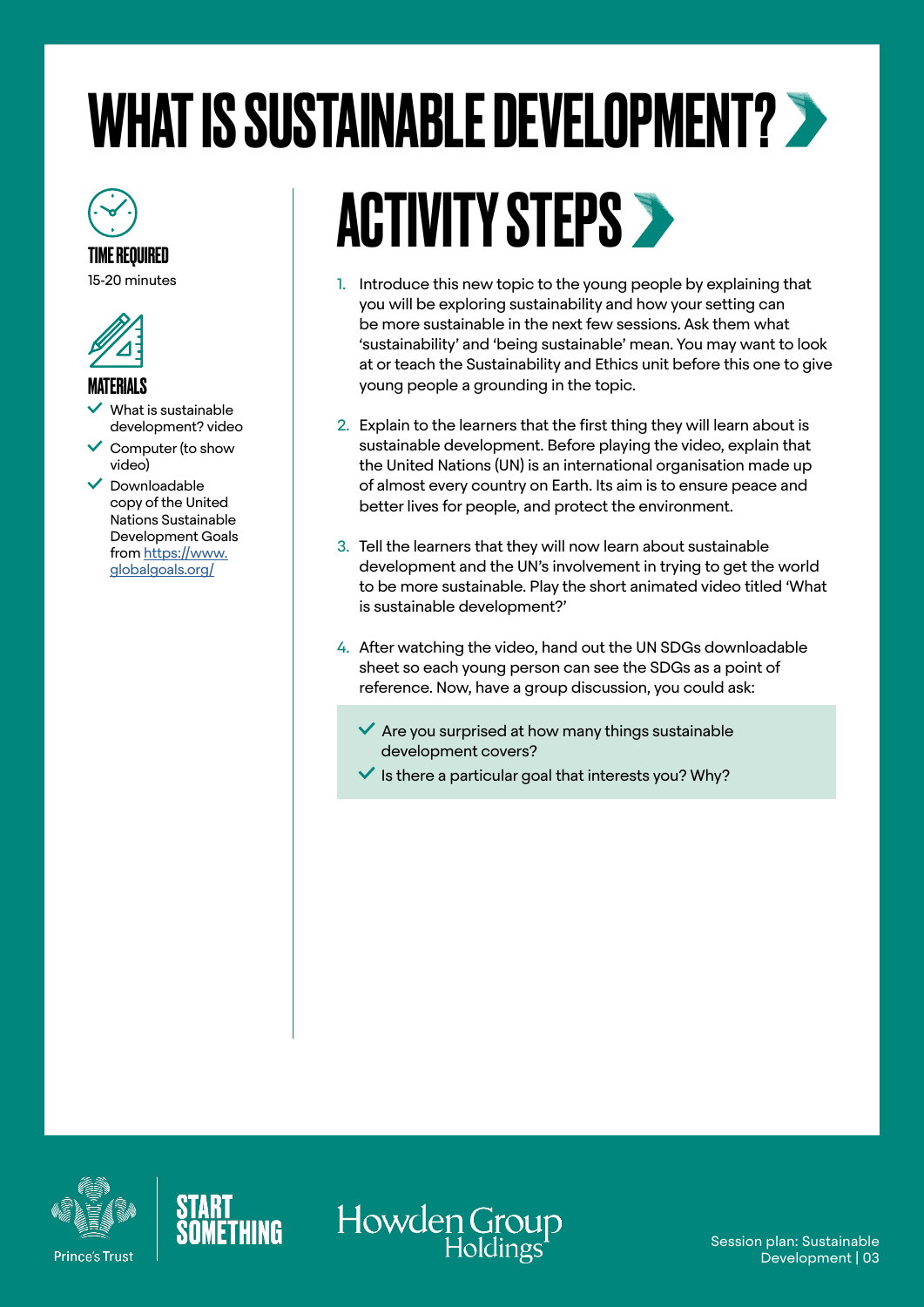# <span id="page-3-0"></span>NEGATIVE IMPACTS



#### TIME REQUIRED

20-25 minutes



 $\checkmark$  Sustainability impacts worksheet

## **ACTIVITY STEPS >**

- 1. Learners will be introduced to three factors covered by the SDGs that can create negative impacts within an educational setting. Short explanatory descriptions are available to you under the heading 'Environmental impact' in each table below and questions are provided in the final row to help stimulate group discussion.
- 2. Go through each factor in turn and provide learners with their version of the tables. These will not include the explanatory descriptions but will be a helpful aid for discussion. You could choose not to go through each factor, but ensure you discuss travel and commuting as this knowledge will be needed for later activities.

| <b>FACTOR</b>                             | Travel and commuting                                                                                                                                                                                                                                                                                                                                                                                                                                                                                                                                                                                                                                   |
|-------------------------------------------|--------------------------------------------------------------------------------------------------------------------------------------------------------------------------------------------------------------------------------------------------------------------------------------------------------------------------------------------------------------------------------------------------------------------------------------------------------------------------------------------------------------------------------------------------------------------------------------------------------------------------------------------------------|
| <b>RELATED SDGs</b>                       | 3. Good health and wellbeing; 7. Affordable and clean energy; 8. Decent work<br>and economic growth; 11. Sustainable cities and communities; 13. Climate action                                                                                                                                                                                                                                                                                                                                                                                                                                                                                        |
| <b>ENVIRONMENTAL</b><br><b>IMPACT</b>     | Being able to travel from your home to your workplace or educational setting<br>is an important part of your daily activity.<br>As our population grows, more people choose to live in cities and towns, or<br>travel in from the surrounding countryside to access the facilities they need.<br>This causes:<br>Congestion (traffic jams) and poor air quality at street level from<br>vehicle exhausts and carbon dioxide (CO2).<br>Global pollution problems in the atmosphere, like global warming,<br>٠<br>which in turn causes climate change.<br>A rise in accidents<br>The loss of green spaces for roads and parking facilities.<br>$\bullet$ |
| <b>MORE SUSTAINABLE</b><br><b>OPTIONS</b> | Q: What other types of commuter travel, other than not travelling alone in a car<br>can you think of that would be sustainable?<br>Suggested answers: Walking, cycling, taking the bus, car sharing,<br>skateboarding riding a scooter, etc.<br>Q: How does sustainable commuting and travel help meet the SDGs above and<br>improve the environment?<br>Suggested answers: Improved health through exercise, connects<br>peoplesocially, reduces the number of traffic accidents, reduces traffic jams<br>and congestion, improves air quality, reduces CO2 emissions, increases<br>attractiveness and quality of cities and towns, etc.              |





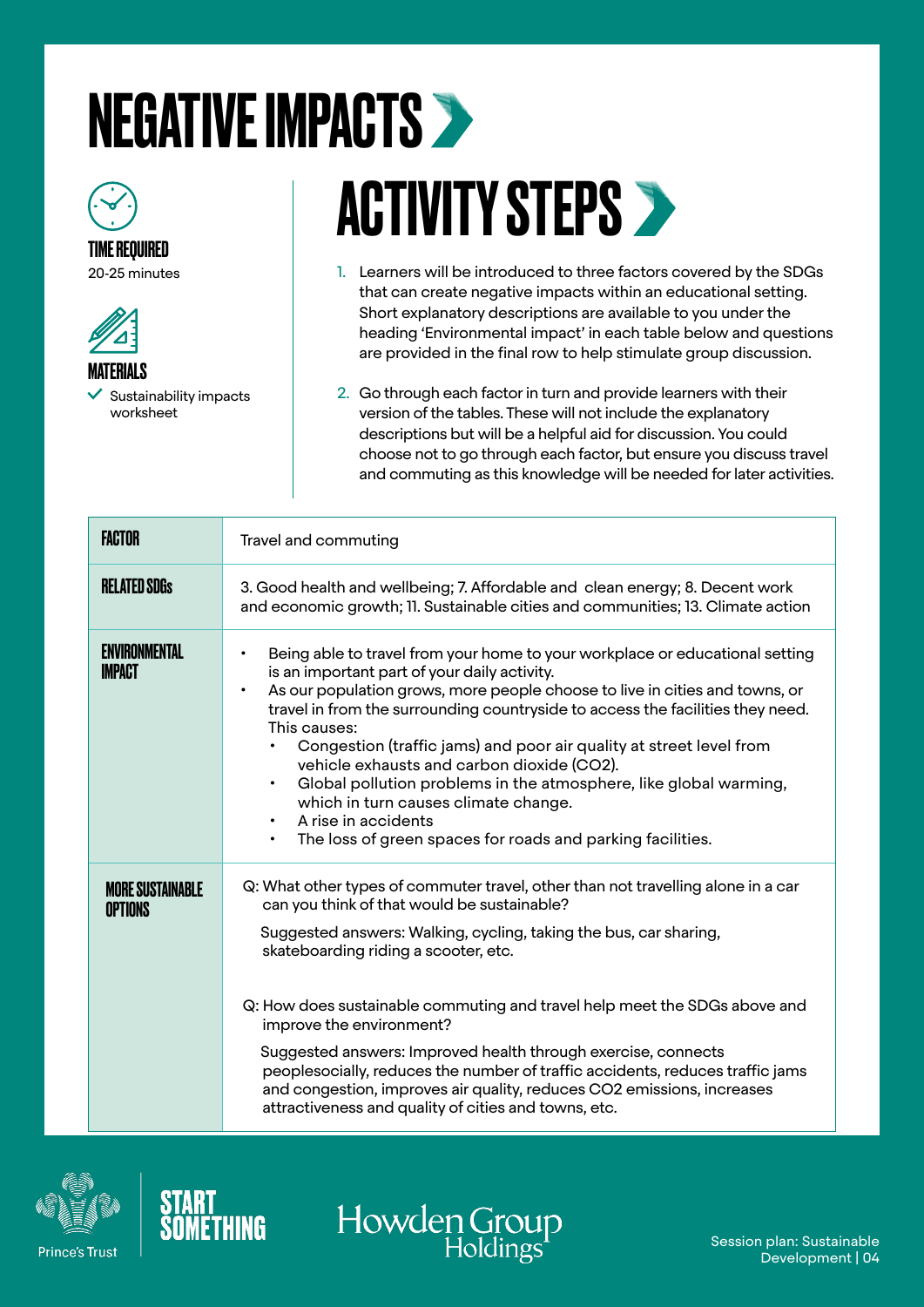| <b>FACTOR</b>                             | Heating, electricity and lighting                                                                                                                                                                                                                                                                                                                                                                                                                                                                                                                                                                                                                                                                                                                                                                                                                                                                                                                                                                                                                                                                                                                                                     |
|-------------------------------------------|---------------------------------------------------------------------------------------------------------------------------------------------------------------------------------------------------------------------------------------------------------------------------------------------------------------------------------------------------------------------------------------------------------------------------------------------------------------------------------------------------------------------------------------------------------------------------------------------------------------------------------------------------------------------------------------------------------------------------------------------------------------------------------------------------------------------------------------------------------------------------------------------------------------------------------------------------------------------------------------------------------------------------------------------------------------------------------------------------------------------------------------------------------------------------------------|
| <b>RELATED SDGs</b>                       | 3. Good health and wellbeing; 4. Quality education; 7. Affordable and clean<br>energy; 9. Industry, innovation and infrastructure; 11. Sustainable cities and<br>communities; 12. Responsible consumption and production 13. Climate action                                                                                                                                                                                                                                                                                                                                                                                                                                                                                                                                                                                                                                                                                                                                                                                                                                                                                                                                           |
| ENVIRONMENTAL<br>IMPACT                   | Buildings are responsible for approximately 40% of the total world annual<br>$\bullet$<br>energy consumption. Most of this energy is used to power, light, heat and<br>cool the building.<br>Many of the energy sources we depend on, like coal and natural gas, can't be<br>$\bullet$<br>replaced; once we have used them up, they are gone forever.<br>Another problem is that most forms of energy cause pollution and it is a big<br>$\bullet$<br>contributor to climate change.<br>All of the energy a building uses adds up and much of it is wasted by old and<br>$\bullet$<br>inefficient heating and electrical equipment and by not using it wisely.                                                                                                                                                                                                                                                                                                                                                                                                                                                                                                                        |
| <b>MORE SUSTAINABLE</b><br><b>OPTIONS</b> | Explain to the learners that when people try to limit the amount of energy<br>$\bullet$<br>that they use, it is called energy efficiency.<br>Sustainable buildings try to reduce the amount of energy that is used within<br>$\bullet$<br>the building by using some sort of renewable energy, like solar panels that<br>create electricity from the sun, or will have extra layers of insulation in the<br>walls and ceilings, a bit like putting a blanket around the building to help<br>keep the heat in.<br>Another approach is to replace halogen light bulbs with modern LED light<br>$\bullet$<br>bulbs that only use a very small amount of energy to produce the same<br>amount of light.<br>Q: What other sorts of things do you think people could do to improve energy<br>efficiency in a building?<br>Suggested answers: Turning heating down or off on warmer days, switching<br>off lights, using renewable energy, e.g. wind, solar, hydrogen, unplugging non-<br>essential electrical equipment when not in use, insulating pipes and boilers,<br>making sure all equipment is well maintained, repairing windows and external<br>doors to stop warmth leaking out. |





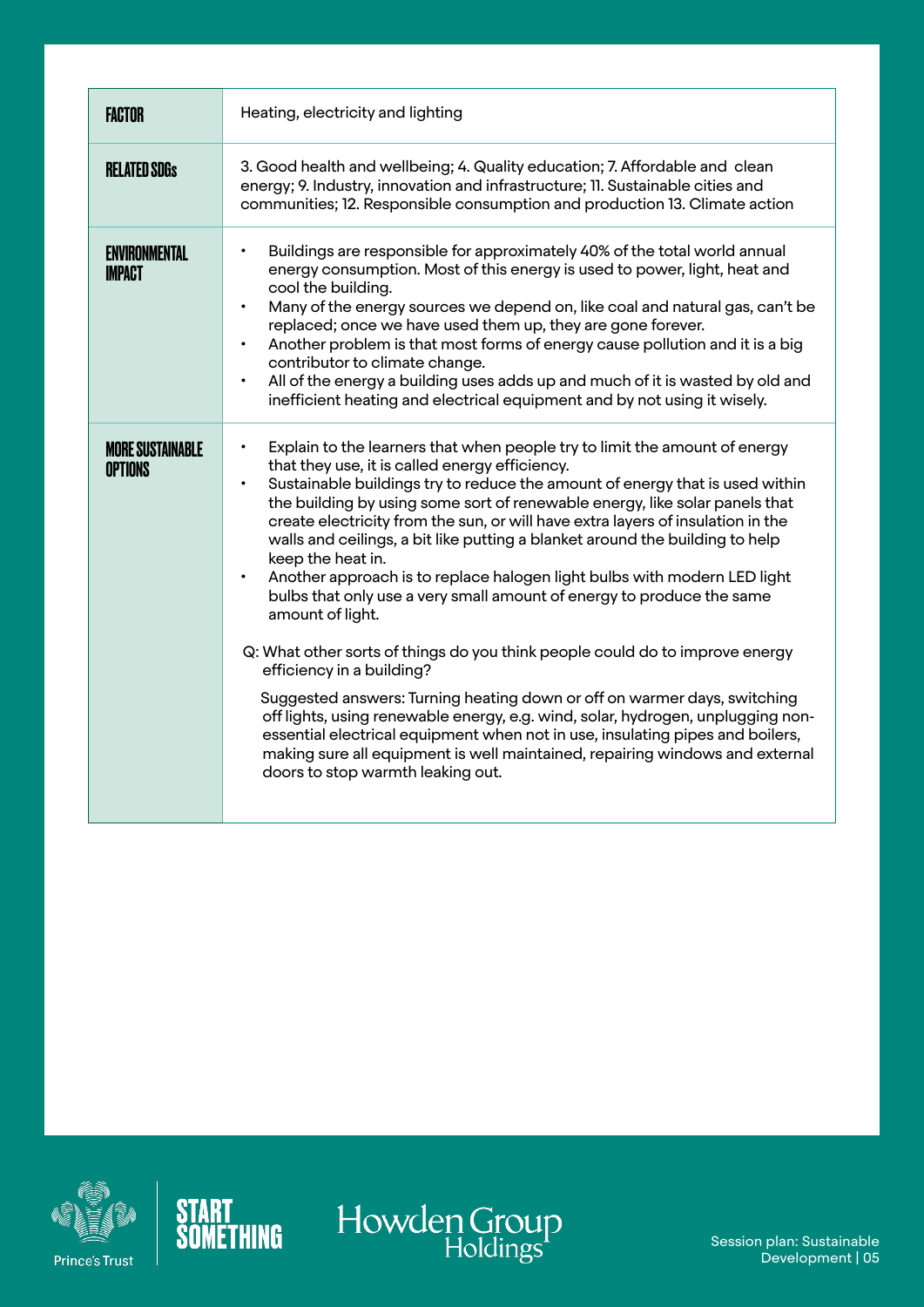| <b>FACTOR</b>                         | Catering management and food waste                                                                                                                                                                                                                                                                                                                                                                                                                                                                                                                                                                                                                                                                                                                                                                                                                                                                                                                                                                                                                                                                                                                                                                                                       |
|---------------------------------------|------------------------------------------------------------------------------------------------------------------------------------------------------------------------------------------------------------------------------------------------------------------------------------------------------------------------------------------------------------------------------------------------------------------------------------------------------------------------------------------------------------------------------------------------------------------------------------------------------------------------------------------------------------------------------------------------------------------------------------------------------------------------------------------------------------------------------------------------------------------------------------------------------------------------------------------------------------------------------------------------------------------------------------------------------------------------------------------------------------------------------------------------------------------------------------------------------------------------------------------|
| <b>RELATED SDGs</b>                   | 1. No poverty; 2. Zero hunger; 3. Good health and wellbeing; 6. Clean water and<br>sanitation; 7. Affordable and clean energy; 12. Responsible consumption and<br>production; 13. Climate action; 15. Life on land                                                                                                                                                                                                                                                                                                                                                                                                                                                                                                                                                                                                                                                                                                                                                                                                                                                                                                                                                                                                                       |
| <b>ENVIRONMENTAL</b><br><b>IMPACT</b> | What we grow, eat and throw away has an impact on the environment, our<br>$\bullet$<br>health and wellbeing, farm animals' quality of life and the natural world.<br>Intensive farming is currently a contributor to climate change, but it is also<br>$\bullet$<br>vulnerable to the damage caused by climate change. See the bottom of<br>page 8 for more information about this.<br>The increased consumption of meat and foods high in sugar, salt and<br>$\bullet$<br>saturated fat is linked to the rise in a number of diseases.<br>Educational settings have to try to guess what people would like to eat<br>$\bullet$<br>throughout the week and plan a menu that meets everyone's preferences<br>and cultural needs.<br>It's important that the food is cooked and stored properly so that people<br>$\bullet$<br>don't become ill.<br>All that cooking, refrigeration and extraction of cooking smells uses energy,<br>$\bullet$<br>with waste from packaging and uneaten food being produced at the end of<br>every day.<br>One third of all food produced for human consumption is lost or wasted.<br>$\bullet$<br>Imagine you bought three loaves of bread and when you got home, put one<br>of them straight in the bin! |







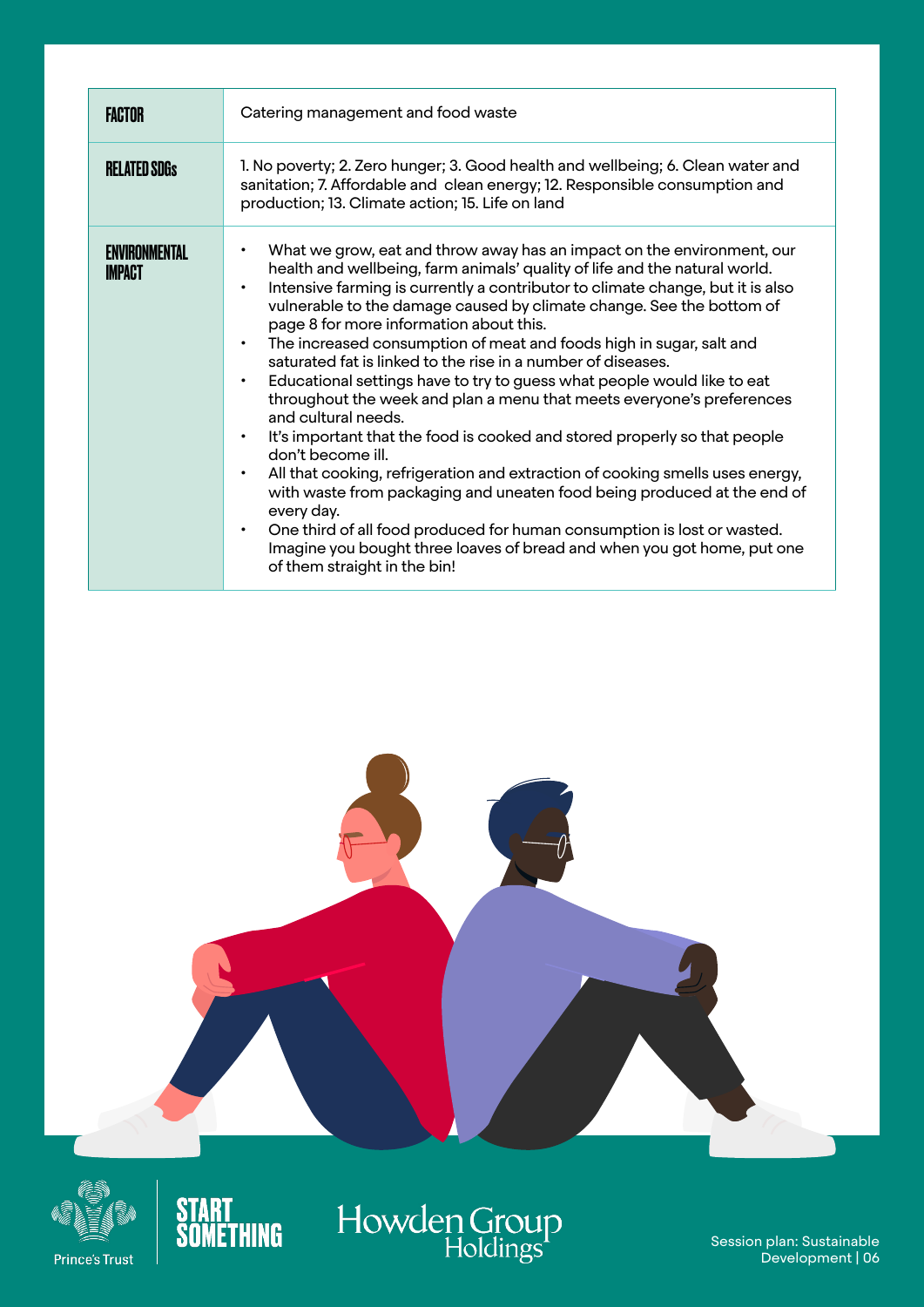### <span id="page-6-0"></span>CLIMATE CHANGE >



TIME REQUIRED 20-25 minutes



#### MATERIALS

 $\checkmark$  Climate change video

- Computer (to show
- video)  $\checkmark$  Thinking climate worksheet (optional)

### **ACTIVITY STEPS >**

- 1. During the discussions in the previous activity, you will have noticed that climate change is a recurring issue when trying to address the challenge of sustainability. Watch the video that explains climate change.
- 2. Explain to the learners that energy use that is associated with travel (electricity, heating and pollution), is one of the most important things to combat to prevent climate change.

#### OPTIONAL EXTENSION

Hand out the 'Thinking climate' worksheet. In pairs or groups, young people should write down their ideas in response to the questions about climate change. Below are some potential answers the young people may come up with or that you can use to help generate discussion.

| <b>DISCUSSION QUESTION</b>                                                                                                                          | <b>EXAMPLE ANSWERS</b>                                                                                                                                                                                                                                                                                                                                                                                                                                            |
|-----------------------------------------------------------------------------------------------------------------------------------------------------|-------------------------------------------------------------------------------------------------------------------------------------------------------------------------------------------------------------------------------------------------------------------------------------------------------------------------------------------------------------------------------------------------------------------------------------------------------------------|
| Global warming and climate change<br>was scientifically proven by 1988.<br>Why do you think it took so long for<br>most of the scientists to agree? | Scientists need a lot of evidence to prove that something is<br>true.<br>Science equipment has got better over the last 30 years.                                                                                                                                                                                                                                                                                                                                 |
| How important are governments and<br>legislation in making sure we reverse<br>climate change?                                                       | Dealing with climate change means we will all have to change<br>the way that we live our lives.<br>Governments can provide money for business to help them<br>improve the impacts they have on the climate.<br>Governments can also make energy bills more expensive,<br>so that business put more measures in place to reduce the<br>amount energy they use.<br>Sometimes individuals and business will not change behaviour<br>unless the law requires them to. |





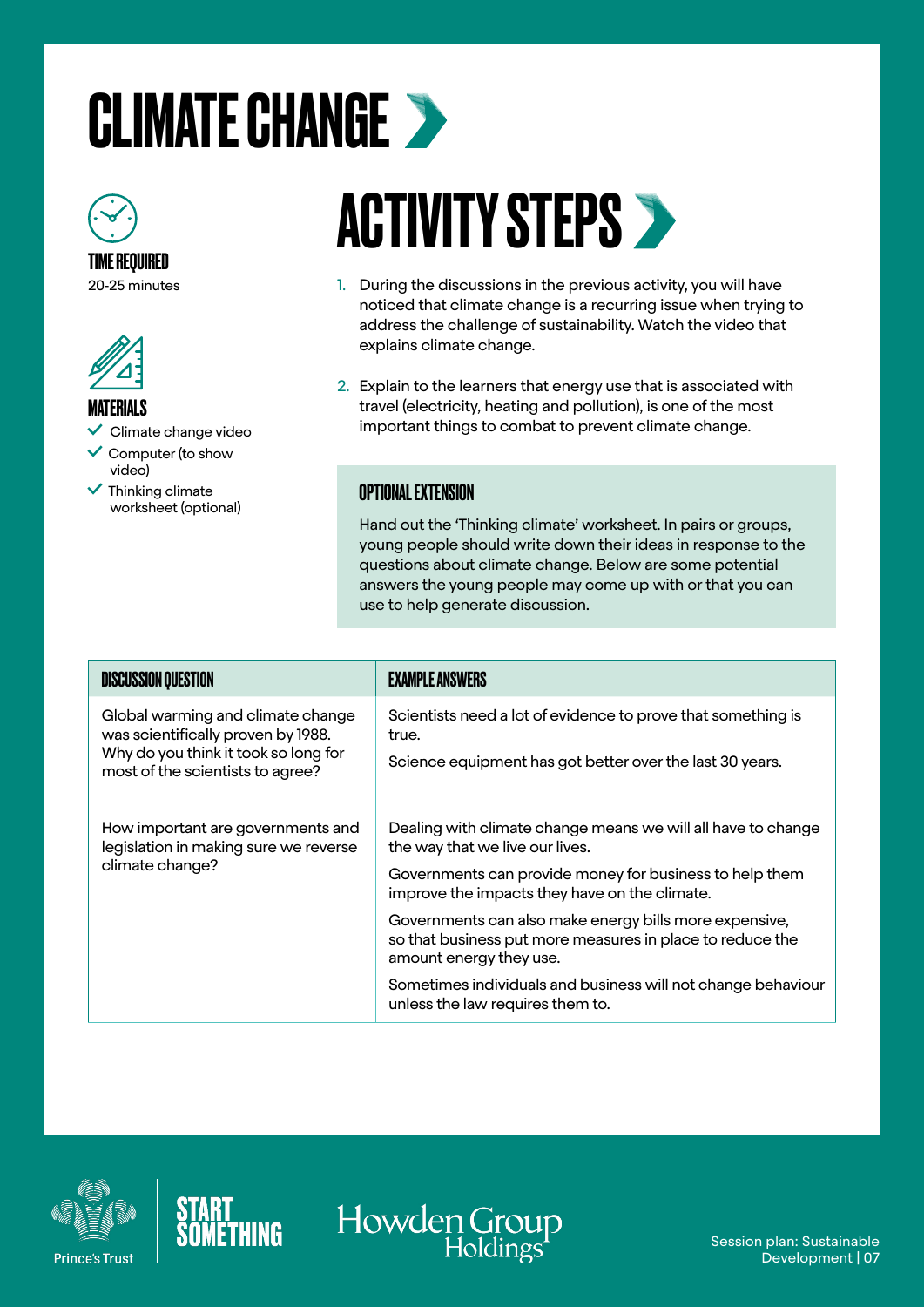| <b>DISCUSSION QUESTION</b>                                | <b>EXAMPLE ANSWERS</b>                                                                                           |
|-----------------------------------------------------------|------------------------------------------------------------------------------------------------------------------|
| What impact is climate change<br>having around the world? | Extreme weather events causing floods, fires, hurricanes and land<br>loss have an effect on people and wildlife. |
|                                                           | People having to move homes and live somewhere else.                                                             |
|                                                           | Pollution to local air traffic, making it hard to breathe.                                                       |
|                                                           | If it gets too hot or too cold, life on earth will become too difficult for<br>humans and wildlife to survive.   |
| How are humans causing climate<br>change?                 | Using diesel and petrol engines                                                                                  |
|                                                           | Generating electricity from coal and gas                                                                         |
|                                                           | Cutting forests and trees and clearing natural habitats                                                          |
|                                                           | Rotting waste                                                                                                    |
|                                                           | Mining for resources                                                                                             |
|                                                           | Burning resources and waste                                                                                      |
| What can we do to stop it?                                | Use renewable energy                                                                                             |
|                                                           | Use transport that is powered by electricity                                                                     |
|                                                           | Plant more trees                                                                                                 |
|                                                           | Walk and cycle, share lifts, or take a bus/train                                                                 |
|                                                           | Save energy by switching of equipment, lights or heating when not<br>needed                                      |
|                                                           | Waste less resources                                                                                             |

#### DISCUSSION TIP

Learners may wish to discuss the impact of dietary choices on climate change, such as eating less or no meat, or moving to a plant-based diet. These personal choices can be further explored (if the learners are interested) by using the BBC's Climate Change Food Calculator here: [https://www.](https://www.bbc.co.uk/news/science-environment-46459714) [bbc.co.uk/news/science-environment-46459714](https://www.bbc.co.uk/news/science-environment-46459714).

This discussion may also lead to conversations about the impact of farming. Click [here](https://www.futurelearn.com/info/courses/climate-smart-agriculture/0/steps/26564) to read about the environmental impact of agriculture, and [here](https://www.bbc.co.uk/news/uk-49044072) to read about how UK farmers are trying to tackle climate change.





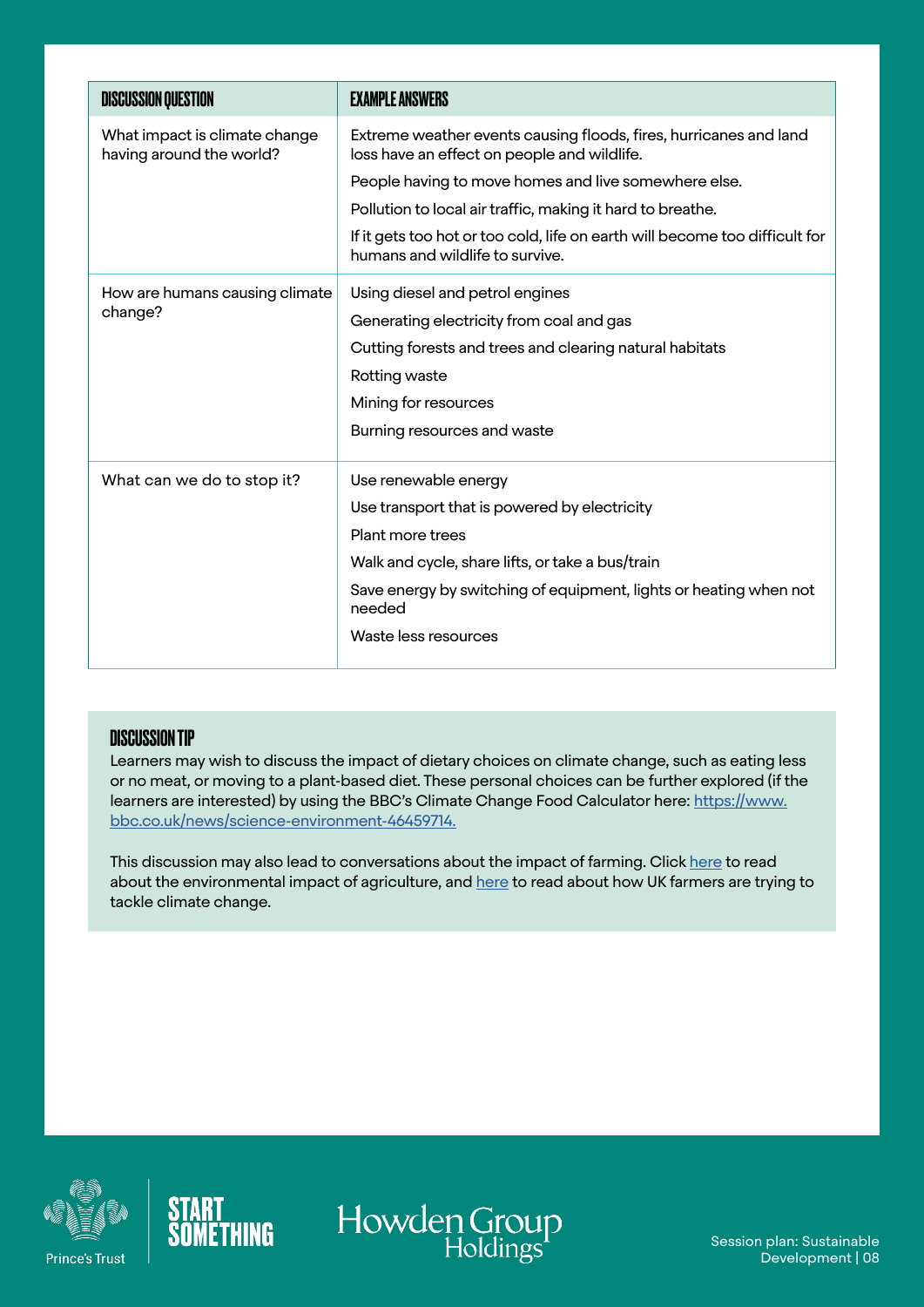### <span id="page-8-0"></span>**MATCH UP >>**



10-15 minutes



MATERIALS  $\checkmark$  Match up activity cards

### **ACTIVITY STEPS >**

- 1. Thinking about the topic areas in the last activity, this match up activity seeks to check and consolidate learners' understanding.
- 2. On three separate tables, place each of the A4 printed images for: • Travel and commuting
	- Heating, electricity and lighting
	- Kitchen: Catering management and food waste
- 3. Four sets of the cards should be downloaded and cut out ahead of the session. You should now have a pack of cards, on which you will see different images for a range of sustainability challenges and solutions. The cards should be shuffled and the learners split into 4 groups. Deal the cards out evenly between the groups.
- 4. Groups should then be invited to place each of the cards on the table under the image that they think they relate to. The winners will be the first group to have placed all their cards on the tables correctly.

#### CORRECT RESPONSES

Travel and Commuting: Walking, climate change, good health, cycling, traffic jam, bus, air pollution

Heating and Electricity: Computer, broken window, solar panels, switching off a light, old boiler, lightbulb, climate change, overhead projector

Kitchen: Good health, healthy food, leaky tap, ridge, waste packaging, waste food, planned menu